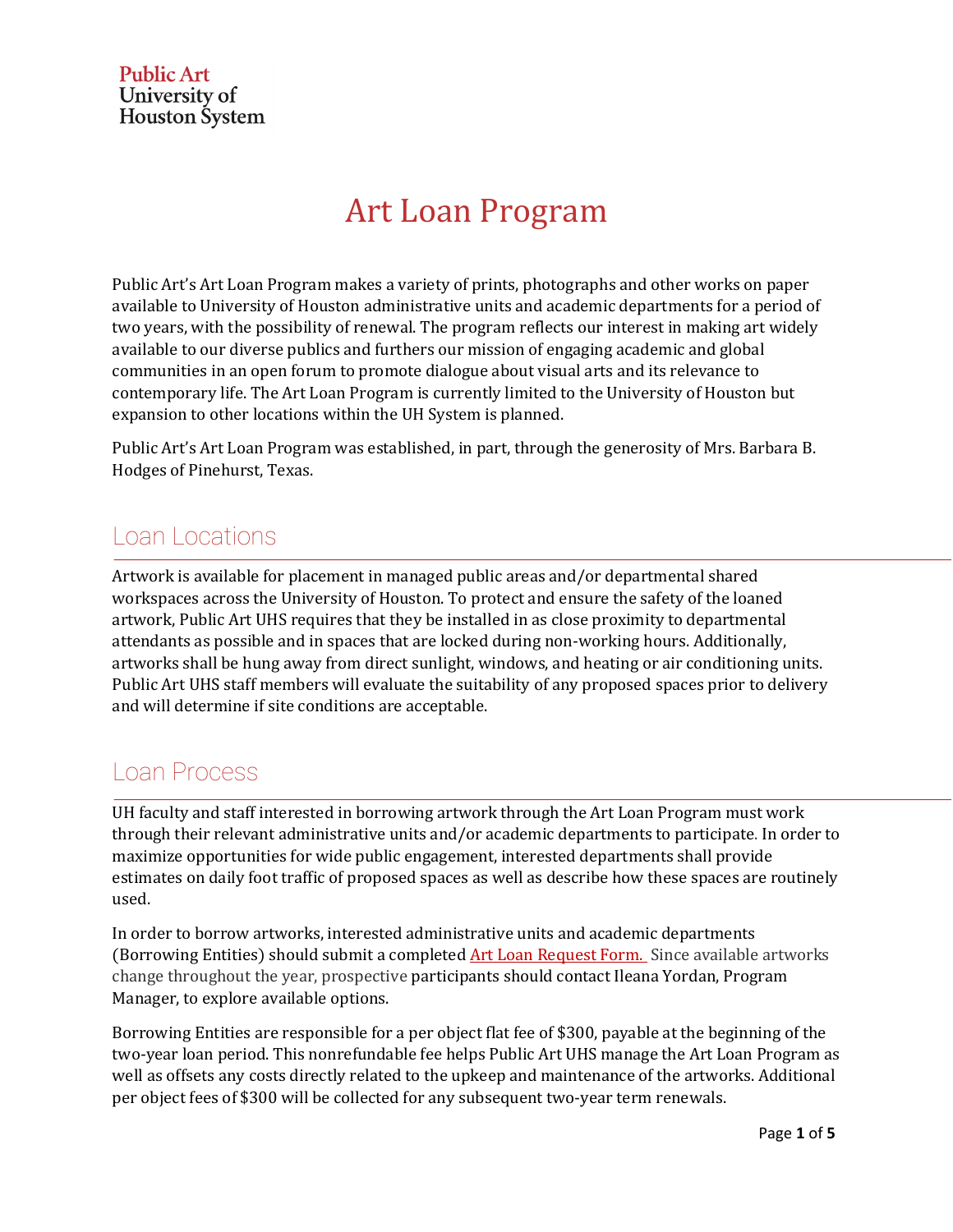# Borrowing Guidelines for Art Loan Program

# Overview

Public Art of the University of Houston System (Public Art UHS) is the oldest, most significant and only collecting arts organization within the University of Houston System, which includes the University of Houston (UH), the University of Houston-Clear Lake (UHCL), the University of Houston-Downtown (UHD), and the University of Houston-Victoria (UHV). It oversees the UH System's permanent collection, which—as the first university collection of art in public spaces in Texas—represents more than half a century of creative expression in variety of different media.

Public Art's Art Loan Program makes a variety of prints, photographs and other works on paper available to University of Houston administrative units and academic departments for a period of two years, with the possibility of renewal. The program reflects our interest in making art widely available to our diverse publics and furthers our mission of engaging academic and global communities in an open forum to promote dialogue about visual arts and its relevance to contemporary life. The Art Loan Program is currently limited to the University of Houston but expansion to other locations within the UH System is planned.

# Loan Process

UH faculty and staff interested in borrowing artwork must work through their relevant administrative units and academic departments to participate in the Art Loan Program. In order to maximize opportunities for wide public engagement, interested departments shall provide estimates on daily foot traffic of proposed spaces as well as describe how these spaces are routinely used.

In order to borrow artworks, interested administrative units and academic departments (Borrowing Entities) should submit a completed Campus Art Loan Request Form. Since available artworks change throughout the year, prospective participants should contact Ileana Yordan, Program Manager, at *ivyordan@cougarnet.uh.edu* or (713) 743-6304 to explore available options.

Upon review of the Art Loan Program Request Form, a Public Art UHS representative will contact the designated contact person to evaluate the suitability of the proposed space, finalize selection(s), and arrange a time to deliver and install the artwork.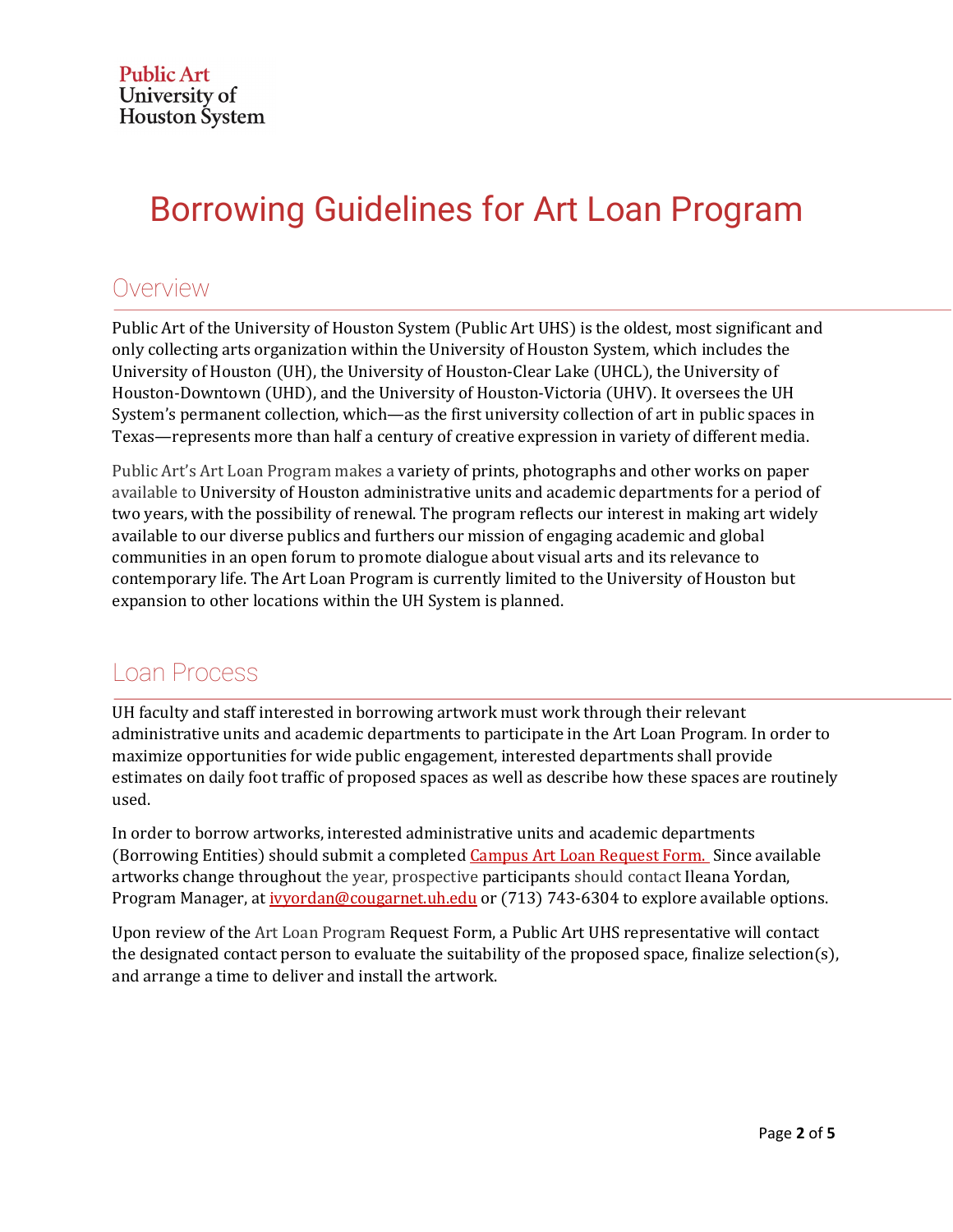# Loan Locations and Safety of Artwork

 $\overline{\text{Artwork}}$  is available for placement in managed public areas and/or departmental shared workspaces across the University of Houston. To protect and ensure the safety of the loaned artwork, Public Art UHS requires that they be installed in as close proximity to departmental attendants as possible and preferably in spaces that are locked during non-working hours. Additionally, artworks shall be hung away from direct sunlight, windows, and heating or air conditioning units. Public Art UHS staff members will evaluate the suitability of any proposed spaces prior to delivery and will determine if site conditions are acceptable.

When borrowing an artwork from Public Art UHS, the borrowing administrative unit and/or academic department assumes responsibility for its security and safe keeping. The Borrowing Entity will take reasonable steps to ensure the safety of the loans while installed in the agreed location, including, but not limited to: securing the space; not leaning objects against or draping objects over artworks; not applying tape to the artwork or frame; keeping food and beverages away from artworks; taking care when moving furniture. Failure to take the proper steps to ensure the safety of the artwork could result in cancellation of the loan.

# Changes to Condition

It is the responsibility of the Borrowing Entity to properly protect the artwork. If there is any change to the artwork's condition, such as physical stress from sunlight or moisture, the Borrowing Entity's designated contact person must immediately notify Michael Guidry, Curator, at mguidry@central.uh.edu or (713) 743-5315.

# **Cleaning**

Please do not attempt to clean an artwork without explicit direction. If you think that the work needs attention, please contact Michael Guidry, Curator, at mguidry@central.uh.edu or (713) 743-5315 for a consultation.

# Fees and Expenses

Borrowing Entities are responsible for a per object flat fee of \$300, payable at the beginning of the two-year loan period. This nonrefundable fee helps Public Art UHS manage the Art Loan Program as well as offsets any costs directly related to the upkeep and maintenance of the objects. Additional per object fees of \$300 will be collected for any subsequent two-year term renewals.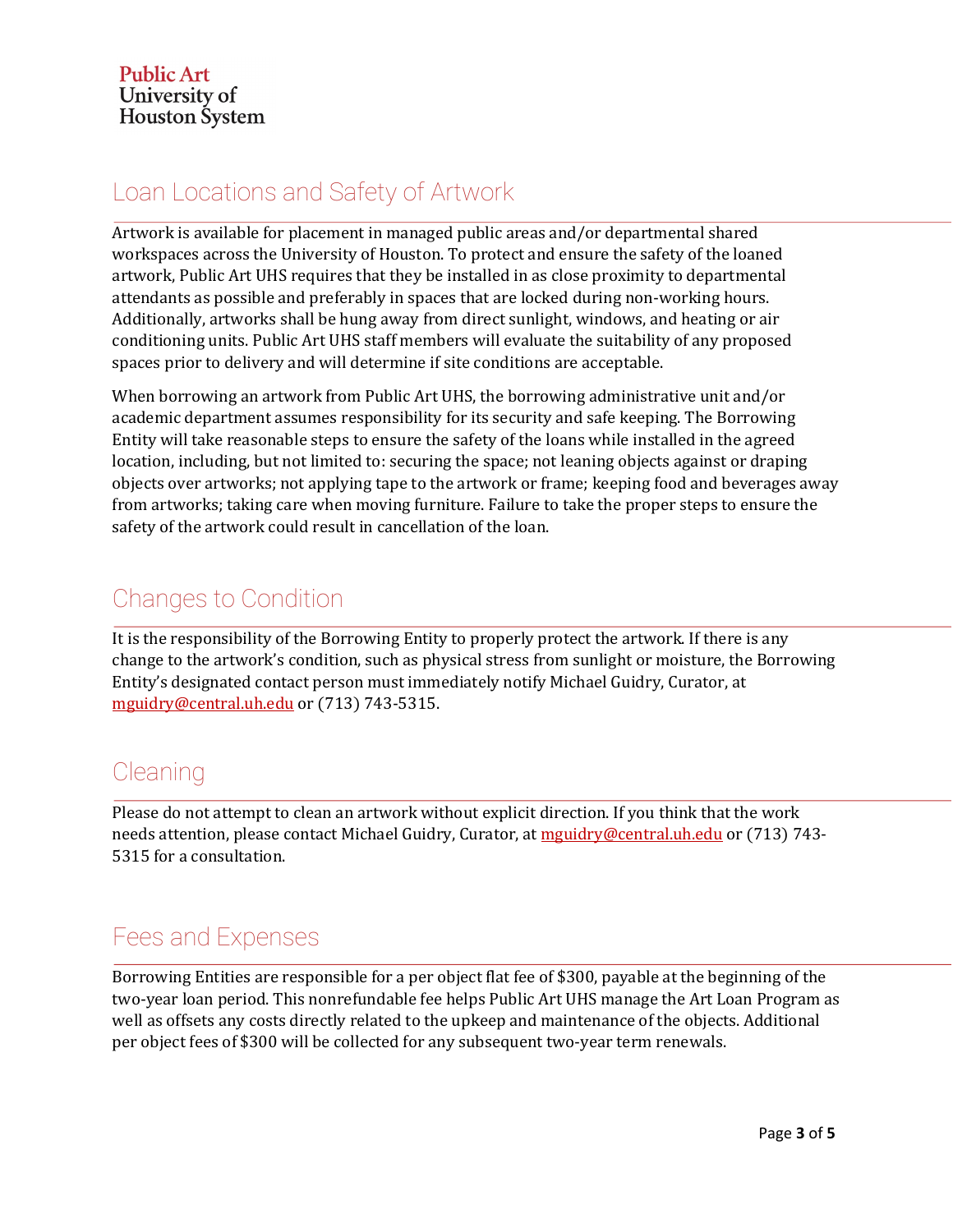#### **Insurance**

Incidents of damage or loss of Art Loan Program artwork are covered through the University of Houston System's blanket fine arts insurance policy. However, depending upon the cause of the damage or loss, the Borrowing Entity may be responsible for the deductible incurred for each instance of damage or loss.

### Access

Periodically, Public Art UHS will request access to inventory loaned artworks to verify the location, terms of agreement are being followed, and record condition notes.

# Returns and Recalls

No artwork may be removed from its room or wall location by anyone other than a Public Art UHS staff member. All requests for moving and/or removal of artwork should be made in advance, to allow Public Art UHS sufficient time to schedule. Please contact Michael Guidry, Curator, at mguidry@central.uh.edu or (713) 743-5315.

Art loans may be recalled at any time by Public Art UHS for purposes of conservation, research, exhibition, or as otherwise deemed necessary.

# Acceptance of Campus Loan Terms of Agreement

By accepting the physical delivery of Art Loan Program artworks, the designated representative of the Borrowing Entity acknowledges that he/she has read these Borrowing guidelines and accepts full responsibility for the installed artwork. Failure to comply with any of these terms may result in the removal of the artwork from the Borrowing Entity's custody.